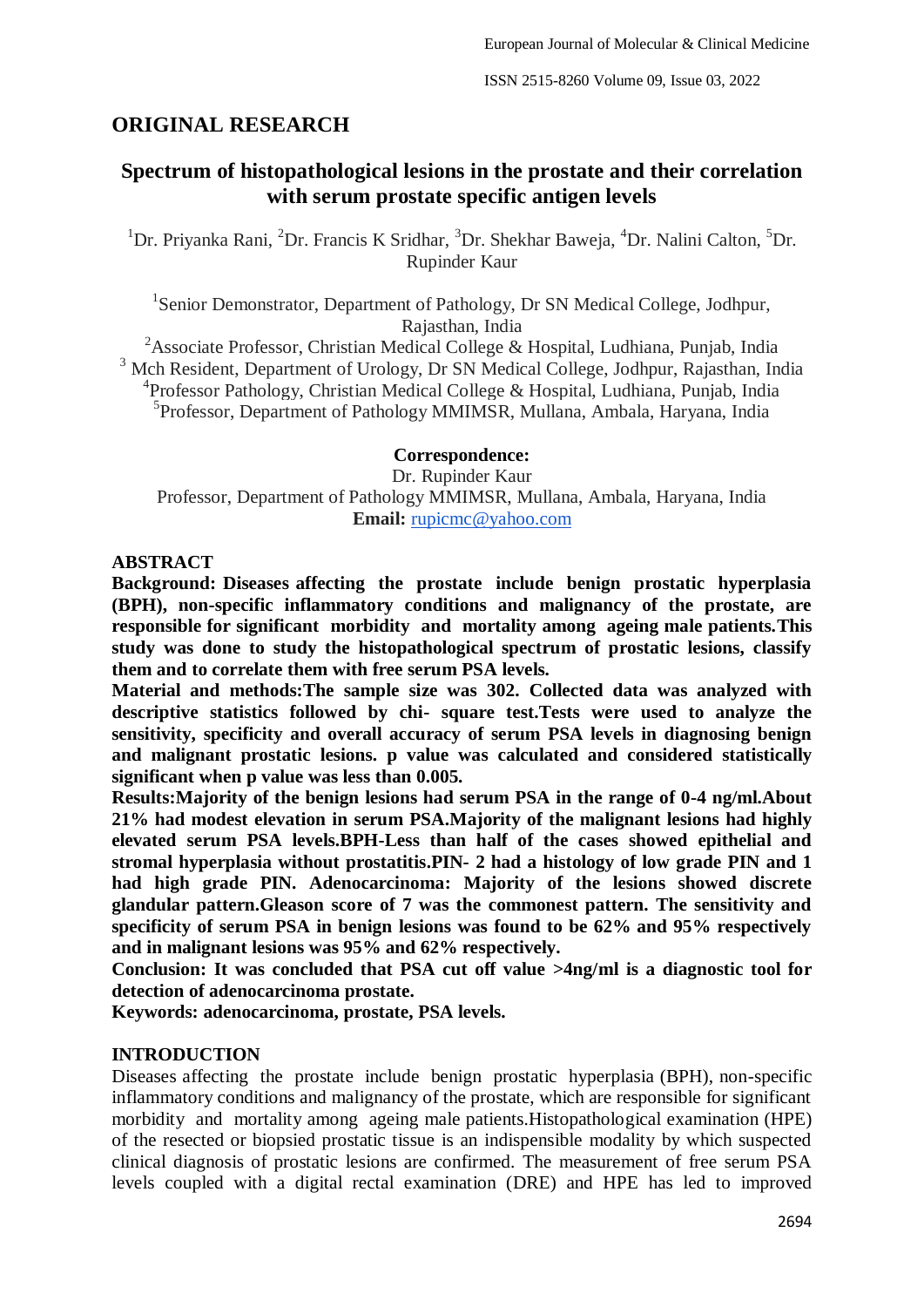detection of prostatic lesions with earlier diagnosis and treatment.<sup>1</sup> Normal levels of PSA are usually less than 4ng/ml, between 4-10ng/mL are borderline and more than10 ng/mL are considered high.<sup>2</sup> Lesions of the prostate such as hyperplasia, non-specific inflammation, infarcts, abscess, premalignant condition and tumors lead to increase in serum PSA levels.<sup>2-</sup> <sup>5</sup>Multiple other factors like drugs (e.g. Finasteride), urinary tract infections and body mass index also affect serum PSA levels.<sup>5</sup>Gleason's system is now widely being utilized as the histologic grading system for prostatic cancer and is a powerful predictor of cancer behaviour.<sup>3,6</sup>This study was done to study the histopathological spectrum of prostatic lesions, classify them and to correlate them with free serum PSA levels.

#### **MATERIAL AND METHODS**

This descriptive study was conducted in the Histopathology section of Department of Pathology, Christian Medical College and Hospital, Ludhiana, done over a period of 3 years which included 2 years of retrospective and 1 year of prospective study. The retrospective period was from  $1^{st}$  January 2012 till 31<sup>th</sup> December 2013 and prospective study period was from  $1<sup>st</sup>$  January 2014 till  $31<sup>st</sup>$  December 2014. The study was done on prostatic tissue obtained either by trucut biopsy, transurethral resection (TURP) or open prostatectomy. The sample size was 302.

#### **INCLUSION CRITERIA**

All the prostatic tissue specimens sampled either by trucut biopsies, transurethral resection (TURP) and/or via open prostatectomy procedure and which had serum PSA estimation done.

#### **EXCLUSION CRITERIA**

- Prostatic tissue with no serum PSA level.
- Repeat biopsy specimen of the same patient.

The clinical details of all the retrospective and prospective cases were noted down from the histopathology forms available in the Pathology Department and/or from patient's records as per protocol. Free serum PSA level was analyzed by chemiluminescence assay on Roche Hitachi e 411 done in the Department of Biochemistry, Christian Medical College and Hospital, Ludhiana. Kits were procured from Roche.

#### **PROCESSING OF THE PROSTATIC BIOPSIES**

For prospective cases, specimens were received and detailed macroscopic examination was done. The tissue received was fixed in 10% neutral buffered formalin and processed. In case of TURP specimen, tissue was taken in a minimum of four cassettes (each cassette hold approx.2gms) and in case of excess tissue, one additional cassette for each additional 10 gm of tissue was taken. In cases of prostatectomy specimens, multiple sections were made at a distance of 3 to 5 mm. Trucut biopsy specimens were grossed entirely. After grossing, representative tissue sections were processed overnight for 15½ hours in an automated tissue processor (Leica TP 1020) which involved dehydration done by use of graded alcohols beginning with 70% ethanol in water then progressed through 95-100%. This was followed by clearing done by xylene, and later embedding of tissues into paraffin blocks. The sections were cut at 3-5 micron thickness and subsequently stained by haematoxylin and eosin stain.

For retrospective cases, the slides and data were taken out from the pathology records. Clinical and gross details were noted down as per protocol. Microscopic examination of both the retrospective and prospective cases was done personally and classified as BPH, BPH with associated prostatitis, premalignant (adenosis, PIN- low and high grade) and malignant. The malignant lesions were further graded as low, intermediate and high grade based on Gleason's score. Fresh sections were cut from available paraffin blocks if required for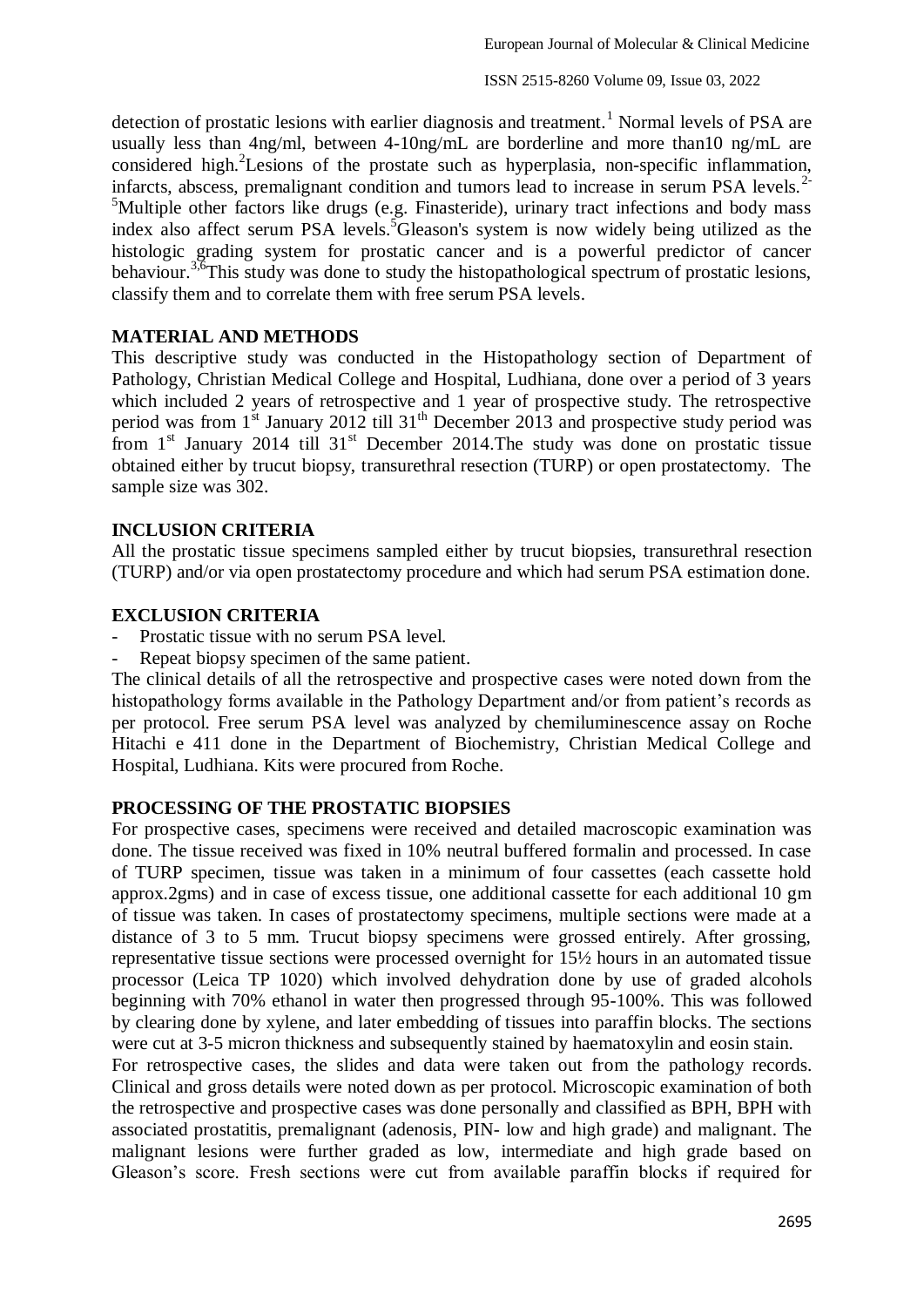retrospective cases. Immunohistochemistry (CK5/6, P63 and AMACR) was done in doubtful cases to differentiate premalignant from malignant lesions.

## **MODIFIED GLEASON GRADING SYSTEM6.7 SCORE DESCRIPTION**

- 1. Single, separate, uniform glands in closely packed masses with a definite, usually rounded, edge limiting the area of tumor.
- 2. Single, separate, slightly less uniform glands, loosely packed (separated by small amounts of stroma), with less sharp edge.
- 3. a. Single, separate, much more variable glands, may be closelypacked but usually irregularly separated; ragged, poorly defined edge.
	- b. Like 3a, but very small glands or tiny cell clusters
	- c. Sharply and smoothly circumscribed rounded masses ofPapillary or loose cribriform tumor(papillary intraductal tumor)
- 4. a. Ragged outlined, ragged infiltrating, fused glandular tumor
	- b. Like 4a, with large pale cells(hypernephroid)
- 5. a. Sharply circumscribed, rounded masses of almost solid Cribriform tumor, usually with central necrosis (Comedocarcinoma)
	- b. Ragged masses of anaplastic carcinoma with only enough gland formation or vacuoles to identify it as adenocarcinoma.

### **GLEASON SCORE**

Primary grade is assigned to the dominant pattern and secondary to the sub-dominant pattern. The two numeric grades are added to obtain the combined Gleason score. In tumors with one pattern, the number is doubled.

### **WHO HISTOPATHOLOGICAL GRADING**

- GX Grade cannot be assessed
- G1 Well differentiated tumor (Gleason score 2-5)
- G2 Moderately differentiated tumor (Gleason score 6)
- G3-4 Poorly differentiated tumor/undifferentiated (Gleason score 7-10).

# **PROCEDURE FOR HEMATOXYLIN AND EOSIN (H&E) STAINING**

- a. Sections were dewaxed by placing them on hot plate at a temperature of  $60^{\circ}$ C and then in xylene for 1-2 minutes.
- b. Rehydration through descending grades of alcohol was done and slides were brought to distilled water.
- c. Sections were then stained with Mayer hematoxylin (progressive) for 10 to 15 minutes.
- d. Washed in running tap water until sections turned "blue" for 5 minutes.
- e. Stained with 1% aqueous Eosin Y for 10 minutes.
- f. Washed surplus stain in running tap water for 1 to 5 minutes.
- g. Sections dehydrated through graded alcohol
- h. Cleared in xylene and mounted with DPX (Dibutyl Phthalate Xylene)

## **STATISTICAL ANALYSIS**

Collected data was analyzed with descriptive statistics followed by chi- square test.Tests were used to analyze the sensitivity, specificity and overall accuracy of serum PSA levels in diagnosing benign and malignant prostatic lesions. p value was calculated. Values were considered statistically significant when p value was less than 0.005.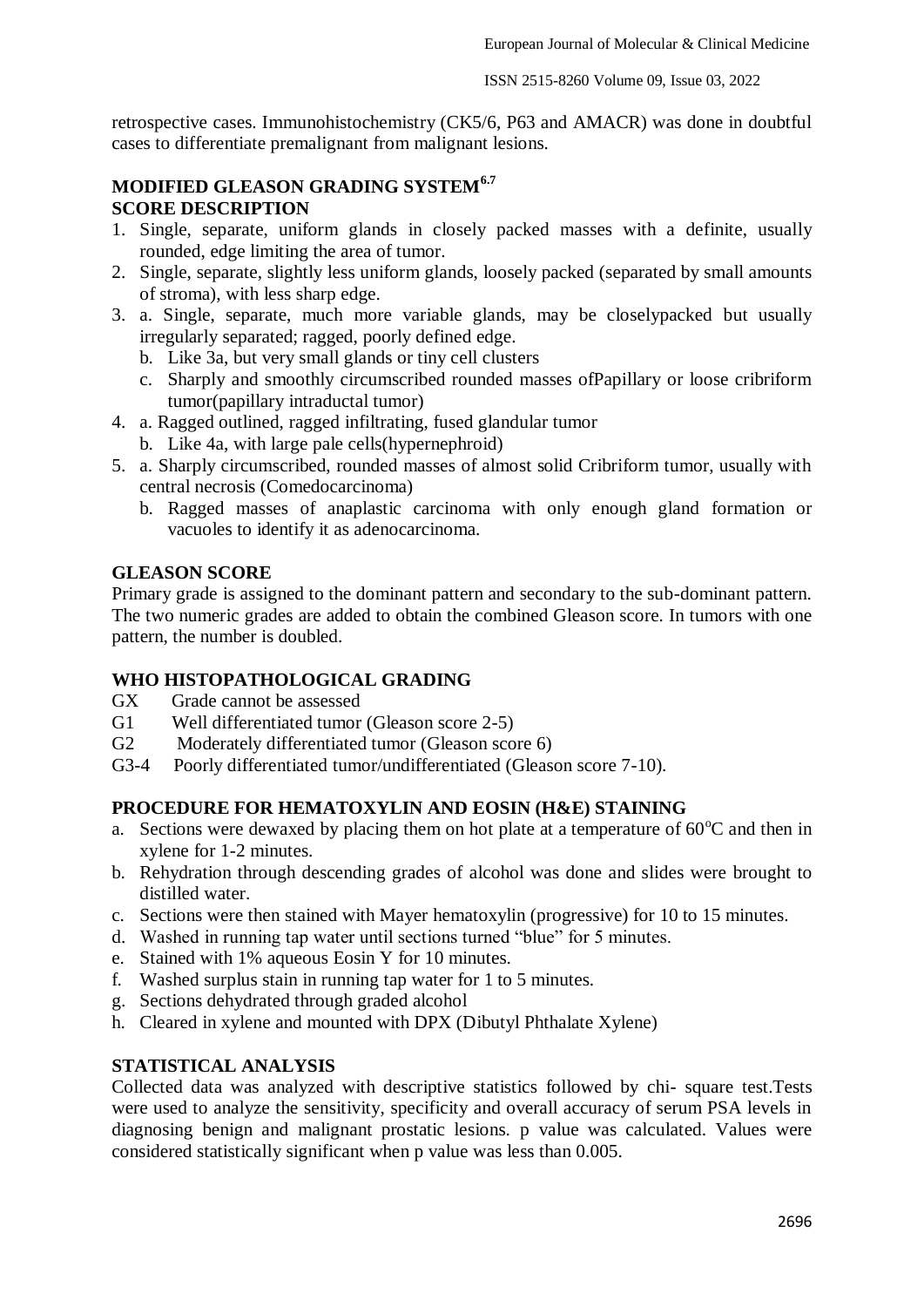## **RESULTS**

The present study was undertaken to correlate serum PSA levels in various prostatic lesions. The sensitivity and specificity were calculated to evaluate the effectiveness of serum PSA levels.

Out of 302 specimens,  $72.5\%$  (n=219) were of BPH, 1% (n=3) of PIN and 26.5% (n=80) were of Adenocarcinoma. Nine cases of adenocarcinoma had foci of PIN.

The age of the patients included in the study ranged from 35 to 94 years with a mean age of 70.1 years. Majority (40.1%) of patients were in  $7<sup>th</sup>$  decade (BPH) followed by in  $8<sup>th</sup>$  decade (33.4%) in adenocarcinoma. The mean age of presentation for BPH and Carcinoma was 69.4 years and 71.7 years respectively. Of the total cases, majority of the specimens received were of TURP chips (74.8%), followed by trucut biopsy (24.8%); prostatectomy specimens were only 0.3% of the total specimens.Of these, most of the patients had grade II prostatomegaly on clinical examination in benign cases and grade IV in malignant cases. Of the 240 cases, the consistency of the prostate was mentioned in only 124 cases of which 85 were benign and 39 were malignant. Out of 85 benign cases, majority (83 cases) had firm prostate whereas 2 cases had prostate with hard consistency which were associated with inflammation. Of the 39 malignant cases, 33 prostates were hard and 6 were firm in consistency. Hard prostatic nodule was significantly associated with malignant cases in our study. Most of the patients (63.6%) in our study presented with acute and chronic urinary retention, increased frequency, poor urinary stream while 38% had nocturia, burning micturition and incomplete voiding. In our study, serum PSA was done in all 302 cases. Majority of the benign cases [137 cases; 62.5%] had serum PSA in the range of 0-4 ng/ml. About 21% had modest elevation in serum PSA, in the range of 4.1-10 ng/ml whereas 28 of the benign cases (12.7%) had serum PSA in the range of 10.1-20 ng/ml of which 19 cases were associated with inflammation. Eight of the benign cases (3.8%) in the study had very high range of serum PSA elevation with value more than 20 ng/ml of which 5 cases were associated with inflammation. The median serum PSA value in benign cases was 2.9ng/ml. Of the three cases of PIN, two had serum PSA in the range of 10.1-20 ng/ml while one had serum PSA more than 20 ng/ml.

In the present study majority of the malignant cases [62.7% (50/80 cases)] had highly elevated serum PSA levels of more than 20 ng/ml. Twenty six (32.3%) of the malignant cases had serum PSA in the range of 10.1- 20 ng/ml whereas 4 had PSA less than 10ng/ml. The median serum PSA value in malignant cases was 24.7 ng/ml.

| <b>PSA VALUE(ng/ml)</b> | <b>BPH</b>    | PIN          | Adenocarcinoma |
|-------------------------|---------------|--------------|----------------|
|                         | $n$ (%age)    | $n$ (%age)   | $n$ (%age)     |
| $0 - 4$                 | 137(62.5%)    |              | 02(2.5%)       |
| $4.1 - 10$              | 46(21%)       |              | 02(2.5%)       |
| $10.1 - 20$             | 28(12.7%)     | 02(66.7%)    | 26(32.3%)      |
| $20.1 - 100$            | 06(2.8%)      | $01(33.3\%)$ | 25(31.2%)      |
| >100                    | $02(1\%)$     |              | 25(31.5%)      |
| Median PSA value        | 2.9           | 16.8         | 24.7           |
| Range                   | $0.1 - 101.2$ | 14.6-1448    | 0.03-2975      |

**Table 1: PSA value in various prostatic lesions**

## **PSA VALUE IN BENIGN PROSTATIC HYPERPLASIA (BPH)**

Less than half of the cases  $[n=69 (31.50%)]$  showed epithelial and stromal hyperplasia without prostatitis**.** Corpora Amylacea was seen in all BPH cases**.** Squamous metaplasia was seen only in 01 case (0.4%)**.** Chronic inflammatory cells of varying degree were found in 35.15% of the cases in our study**.** Acute and chronic inflammation was seen in 66 (30.13%) cases of which one case showed squamous metaplasia and granulomatous prostatitis respectively**.** Seven cases (3.2%) had evidence of granulomatous prostatitis and one case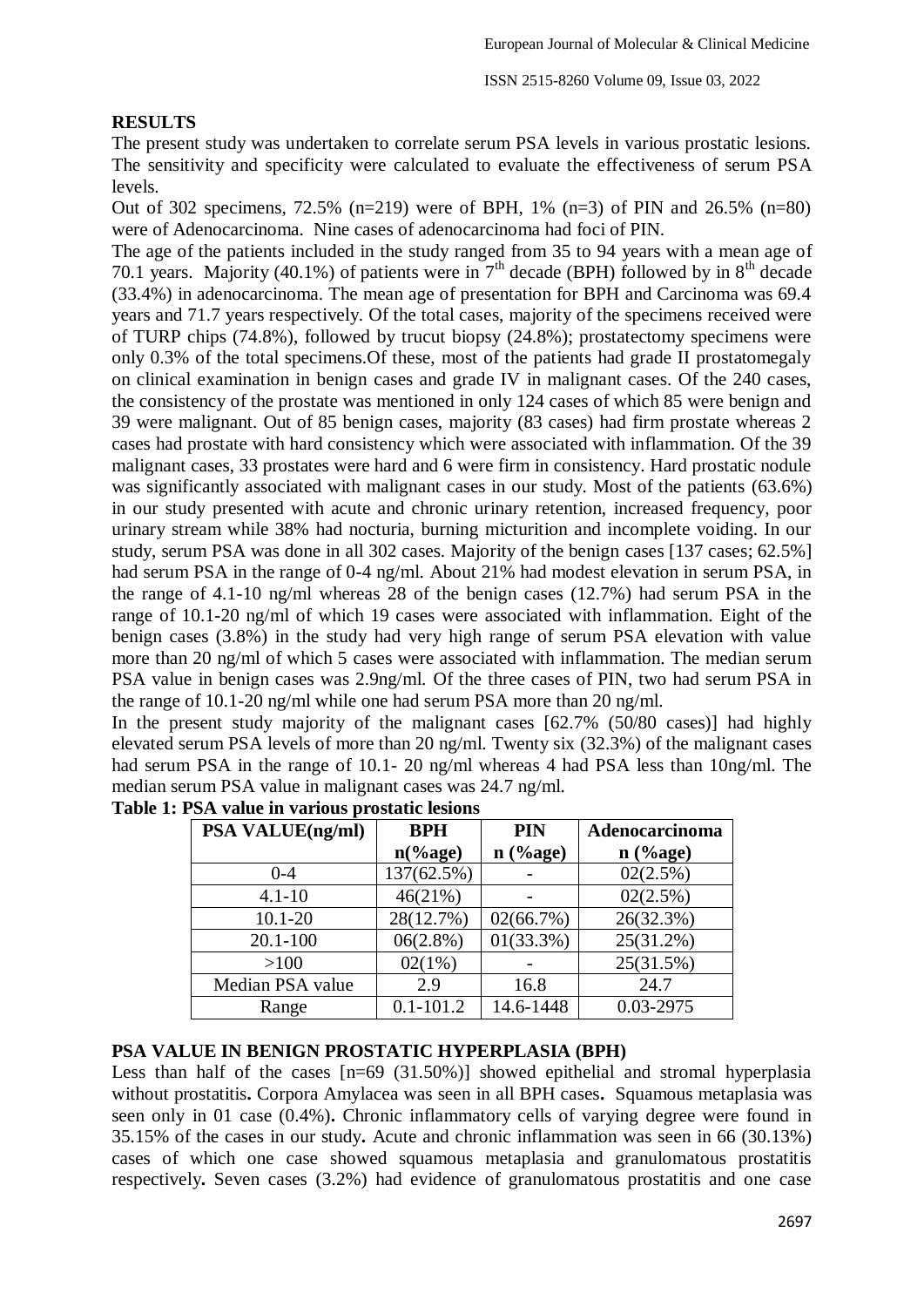showed evidence of xanthogranulomatous prostatitis with presence of foamy histiocytes within the glandular lumina and stroma**.**

| <b>Histopathological diagnosis</b>       | $n$ (%age)   | PSA value range(ng/ml) |
|------------------------------------------|--------------|------------------------|
| <b>BPH</b>                               | 69(31.5%)    | $0.1 - 101$            |
| BPH with chronic prostatitis             | $77(35.2\%)$ | $0.18 - 101.2$         |
| BPH with acute on chronic prostatitis*   | $66(30.1\%)$ | $0.3 - 59.2$           |
| BPH with granulomatous prostatitis       | $07(3.2\%)$  | $0.5 - 22$             |
| BPH with squamous metaplasia             | $01(0.4\%)$  | 0.72                   |
| BPH with xanthogranulomatous prostatitis | $01(0.4\%)$  | 2.2                    |
| Total cases                              | 221(100%)    |                        |

**Table 2: PSA value in Benign Prostatic Hyperplasia (BPH)** 

**\*** One case of BPH with acute on chronic prostatitis showed squamous metaplasia and granulomatous prostatitis.

## **PSA VALUE IN PROSTATIC INTRAEPITHELIAL NEOPLASIA (PIN)**

PIN is characterised by intraepithelial proliferation of secretory epithelium that displays a spectrum of cytologic changes culminating in those that are indistinguishable from carcinoma. In our study, prominent histological features viz. Increased cellularity, pseudostratification, intraluminal papillary formation, bridging of lumen and cribriform formation helped us in diagnosing and grading PIN.

Out of the 3 patients diagnosed as PIN, 2 had a histology of low grade PIN (LGPIN) and 1 had high grade PIN (HGPIN)**.**

**Table 3: PSA value in Prostatic Intraepithelial Neoplasia (PIN)**

| PIN            | No. of cases $\left(\%$ age) | PSA value range (ng/ml) |
|----------------|------------------------------|-------------------------|
| Low grade PIN  | 02(66.7%)                    | 15.6-30.6               |
| High grade PIN | $01(33.3\%)$                 | 16.8                    |
| Total          | 03(100%)                     |                         |

# **PSA VALUE IN ADENOCARCINOMA**

Various morphological patterns were seen with majority of the cases showing one or more than one of the different growth patterns. The tumour was categorized depending on the predominant growth pattern. Majority of the lesions showed discrete glandular pattern. In addition to this, other patterns seen were fused glands, cribriform glands, sheets, cords and tumour with central necrosis pattern. Fifty three cases had showed discrete glandular pattern **.** Fused glandular pattern was seen in 36 cases**.** Cribriform glandular pattern were found in 17 cases. Very few cases showed histology of sheets and cribriform glandular pattern with central necrosis. Perineural invasion were seen in 53 cases of which 2 cases showed presence of ganglion cells**.**Lymphovascular invasion and squamous metaplasia were seen in 2 cases respectively**.** Brisk mitotic activity with abnormal mitotic figures are also seen in high grade tumor**.**

**Table 4: Case distribution on the basis of microscopic finding in adenocarcinoma prostate**

| Sr no. | <b>Microscopic finding</b>              | <b>No.of cases</b> |
|--------|-----------------------------------------|--------------------|
|        | Discrete glands                         | 53                 |
|        | Fused glands                            | 36                 |
|        | Cribriform glands                       |                    |
|        | Cords                                   | 35                 |
|        | <b>Sheets</b>                           | 13                 |
|        | Cribriform glands with central necrosis |                    |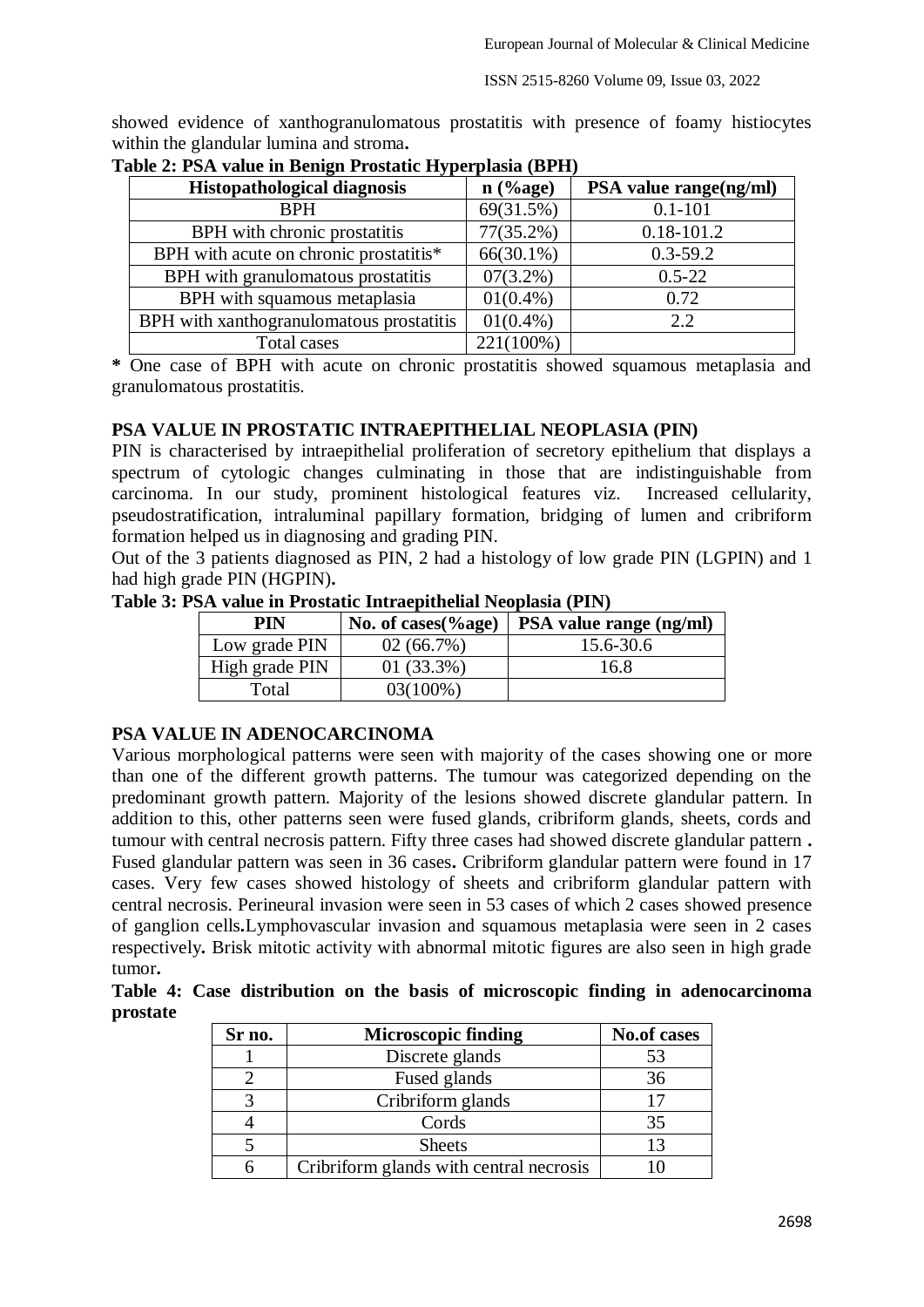ISSN 2515-8260 Volume 09, Issue 03, 2022

| Perineural invasion     |  |
|-------------------------|--|
| Lymphovascular invasion |  |
| Squamous metaplasia     |  |

Nine cases of adenocarcinoma showed foci of PIN. Four cases of adenocarcinoma showed features of LGPIN whereas 5 showed HGPIN. Low grade PIN with adenocarcinoma showed crowding pattern whereas high grade PIN with adenocarcinoma showed epithelial stratification, nuclear pleomorphism, presence of nucleoli and intact basement membrane. **Table 5- PIN with reference to PSA value range**

| PIN                           | No. of cases $\left(\%$ age) | <b>PSA</b> value range (ng/ml) |
|-------------------------------|------------------------------|--------------------------------|
| Low grade PIN with carcinoma  | $04(44.4\%)$                 | 14.6-39.8                      |
| High grade PIN with carcinoma | $05(55.6\%)$                 | 16.5-1448                      |
| Total                         | 09(100%)                     |                                |

## **GLEASON SCORE**

All of the 80 malignant cases were graded using Gleason's scoring system. Primary grade was assigned to dominant pattern and secondary grade to subdominant pattern. The two numeric grades are added to obtain the Gleason's score. Lowest Gleason score was 5 and highest score was 9 in the present study.

Most common Gleason score in our study was 7(33.7% cases). We also found 11 cases (13.7%) with Gleason score of 8 and 14 cases (17.5%) with Gleason score of 9**.** All these cases (Grade 7,8& 9) fell under poorly differentiated adenocarcinoma category according to WHO classification. Twenty four cases (30%) were categorised under moderately differentiated adenocarcinoma by WHO with Gleason score of 6 and 4(5%) were described as well differentiated adenocarcinoma with Gleason score of 5**.** PSA value did not show any correlation with increased or decreased Gleason score.

| <b>Gleason score</b> | No, of cases $(\%$ age) | PSA value range (ng/ml) |
|----------------------|-------------------------|-------------------------|
|                      | 04(5%)                  | 11.86-1448              |
|                      | 24(30%)                 | $0.03 - 196$            |
|                      | 27(33.7%)               | 11-2975                 |
|                      | 11(13.7%)               | 0.12-1052               |
|                      | 14(17.5%)               | $4.5 - 152.7$           |
| 10                   |                         |                         |
| <b>TOTAL</b>         | 80(100%)                |                         |

**Table 6: Adenocarcinoma cases with reference to Gleason score** 

Immunohistochemistry was done in 8 cases to differentiate between Prostatic intraepithelial neoplasia (PIN) and Adenocarcinoma prostate. Eight cases had P63 & CK5/6 negative and AMACR positive and were diagnosed as adenocarcinoma.

**Sensitivity, specificity and accuracy of serum PSA levels in diagnosing benign prostatic diseases (Table 7)-**

| PSA         | <b>BPH</b> |                            | <b>Total</b> |
|-------------|------------|----------------------------|--------------|
| level       |            | <b>Positive</b>   Negative |              |
| $<$ 4 ng/ml | 137        |                            | 141          |
| $>4$ ng/ml  |            | 77                         | 161          |

The study showed 137 true positives and 4 false positive cases.

True negatives were 77 whereas 84 cases were false negatives.

The sensitivity of serum PSA was found to be 62% and the specificity was 95%.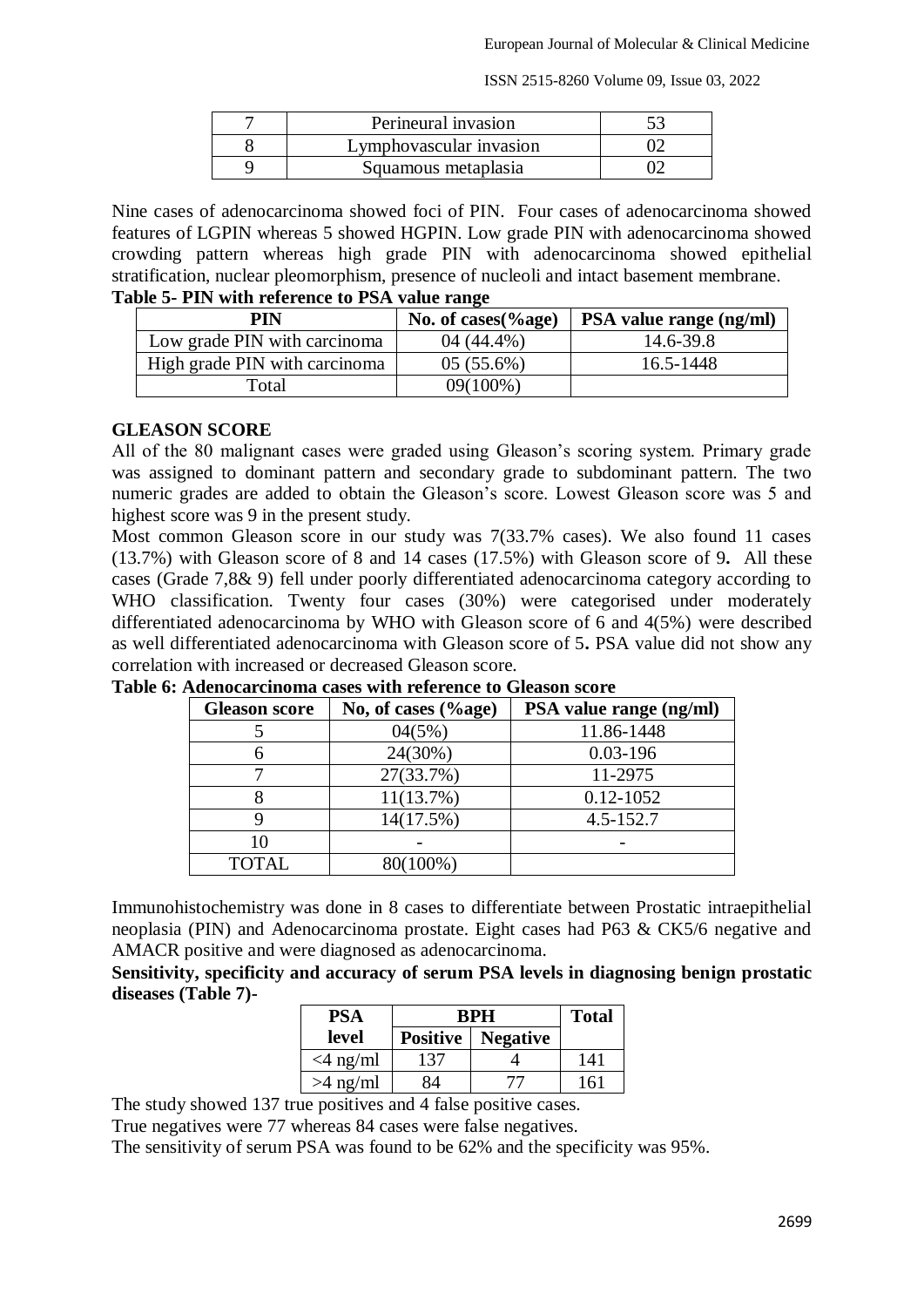ISSN 2515-8260 Volume 09, Issue 03, 2022

Positive predictive value was 97% whereas negative predictive value was 47% Likelihood ratio calculated was 12.55 (95%CI: 0.87 to 0.98).

Serum PSA value in the range of 0-4 ng/ml showed statistical significant (p value  $< 0.001$ ) when associated with benign lesions.

**Sensitivity, specificity and accuracy of serum PSA levels in diagnosing malignant prostatic diseases (Table 8)-**

| PSA         | Carcinoma                         |     |              |
|-------------|-----------------------------------|-----|--------------|
| level       | <b>Positive</b>   <b>Negative</b> |     | <b>Total</b> |
| $>4$ ng/ml  | 77                                | 84  | 161          |
| $<$ 4 ng/ml |                                   | 137 | 141          |

In malignant cases, True positive cases were 77 and false positive cases were 84. True negative were 137 whereas false negative cases were 4.

The sensitivity of serum PSA was found to be 95% and the specificity was 62%.

Positive predictive value was 47.8% whereas negative predictive value was 97% Likelihood ratio calculated was 2.50.

Serum PSA value of  $>4$  ng/ml showed statistical significance (P value  $< 0.001$ ) in relation to malignant prostatic diseases.

#### **DISCUSSION**

n our study majority of the patients of BPH presented in the age group of 61-70 years of age and adenocarcinoma in the age group of 71-80 years. The mean age of presentation for BPH and Carcinoma was 69.4 years and 71.7 years respectively**.** Majority of the patients were found to be  $7<sup>th</sup>$  (BPH) and  $8<sup>th</sup>$  (adenocarcinoma) decade. TURP chips formed bulk of the specimens in our study accounting for 74.8% of total specimens.

Most commonest lesion in our study was BPH (72.5%) followed by adenocarcinoma prostate (26.5%) which was in concordance with studies done by **Aroraet al<sup>8</sup> , Shirish et al<sup>9</sup>** . Out of 80 cases of adenocarcinoma, 9 were associated with PIN which was also documented in the studies done by **Lakhey et al<sup>3</sup>** however the incidence of PIN in these studies were much higher compared to the present study.

Most common clinical presentation (63.6%) in our study was urinary retention, increased frequency and poor urinary stream while 37.9% had nocturia, burning micturition and incomplete voiding.

BPH is a heterogenous disease that is characterised histologically by a variable degree of stromal and epithelial hyperplasia. Less than half of the cases [31.5% (n=69)] showed epithelial and stromal hyperplasia without prostatitis. Similar findings were noticed by **Lakheyet al<sup>3</sup>** and **Akhter et al<sup>10</sup>**.

The serum PSA was done in all 302 cases in our study. Maximum [137(62.5%)] of benign cases had serum PSA value in the range of 0-4ng/ml. The value of PSA in benign lesions in various other studies were also comparable with the present study. $3,10$ 

Forty six cases (21.0%) had modest elevation in serum PSA ranging from 4.1-10ng/ml. Goswami et al<sup>2</sup> showed much higher incidence of PSA elevation in the range of 4-10ng/ml whereas **Lakhey et al**<sup>3</sup> showed lower incidence of modest elevation in PSA level.

Twenty eight of the benign cases (12.7%) had serum PSA in the range of 10.1-20 ng/ml of which 19 cases were associated with inflammation. Similar findings was also noticed by Goswamiet al<sup>2</sup> and Shirish et al<sup>9</sup>.

Eight (3.8%) cases had serum PSA value more than 20ng/ml of which 5 cases were associated with inflammation. High serum PSA value in BPH was also noticed by **Akhter et al<sup>10</sup>, Murthy<sup>12</sup>**and**Anushree et al<sup>11</sup>** .

The median serum PSA value in BPH was 2.9ng/ml.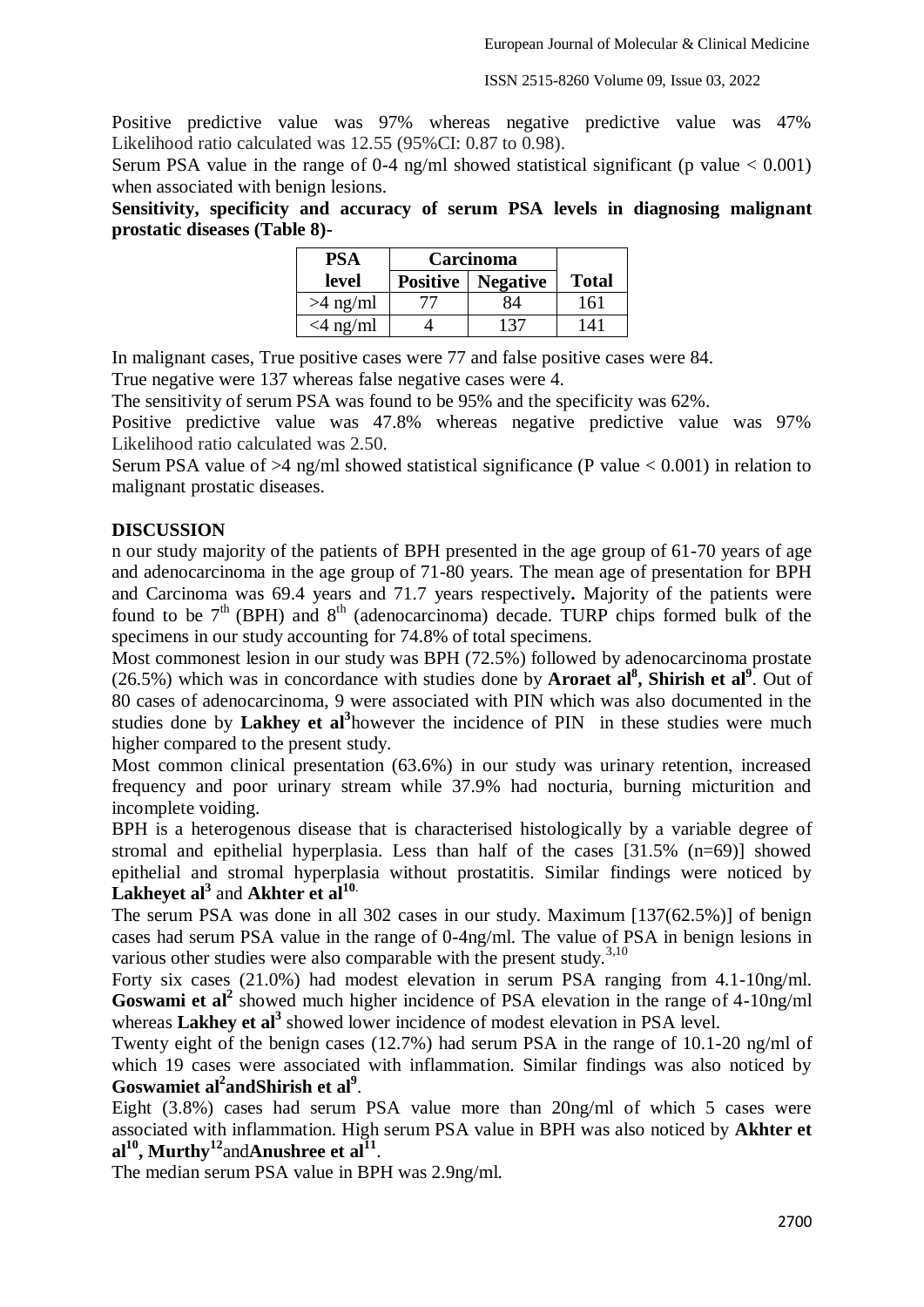Squamous metaplasia was only seen in 01 case (0.4%) in the present study. A study conducted by **Shirishet al**<sup>9</sup> found higher incidence (9.6%) of BPH showing squamous metaplasia.

Chronic inflammatory cells of varying degree were found in 35.2%( n=77) of the cases in our study which was comparable with studies done by **Lakhey et al<sup>3</sup>** whereas it was much lower when compared to study done by **Shirish et al**  $(87.9\%)$ <sup>9</sup>.

In our study, acute and chronic inflammation was much higher (30.1%) when compared to other studies**.** One case of acute and chronic inflammation in our study showed presence of squamous metaplasia and granulomatous inflammation.

Seven cases (3.2%) of granulomatous prostatitis were found in our study. **Barazkai etal**<sup>13</sup> in their study showed 7.1% cases of granulomatous prostatitis.

## **PROSTATIC INTRAEPITHELIAL NEOPLASIA (PIN)**

PIN is characterised by intraepithelial proliferation of secretory epithelium that displays a spectrum of cytologic changes culminating in those that are indistinguishable from carcinoma. In our study, prominent histological features viz. Increased cellularity, pseudostratification, intraluminal papillary formation, bridging of lumen and cribriform formation helped us in diagnosing and grading PIN.

The study showed 3 patients diagnosed as PIN, 2 had LGPIN and 1 was diagnosed as HGPIN. Two cases of PIN had serum PSA in the range of 10.1-20ng/ml while one case of PIN had serum PSA more than 20ng/ml. Our findings were in concordance with studies done by **Lakhey et al<sup>3</sup> , Jasani et al<sup>14</sup>** .

#### **ADENOCARCINOMA**

Various morphological patterns were seen in malignant cases. All of them showed one or more of the different growth patterns and were categorized depending on the predominant growth pattern. Majority showed discrete glandular pattern. In addition to this, other patterns seen were fused glands, cribriform glands, sheets, cords and with central necrosis pattern.

In the present study, most [62.7% (50/80) cases] of the malignant cases had highly elevated serum PSA levels of more than 20ng/ml. Twenty six (32.3%) of the malignant cases had serum PSA in the range of 10.1-20ng/ml whereas 4 had PSA less than 10ng/ml. Similar  $\frac{1}{2}$  observation were made by various other studies<sup>10-12</sup> who found maximum cases of adenocarcinoma with serum PSA levels of more than 20ng/ml. However few other studies done by **Goswamiet al<sup>2</sup> , Lakhey et al<sup>3</sup> , Arora et al<sup>8</sup> , Jasani et al<sup>14</sup>**found serum PSA level to be in the range of 10.1-20 ng/ml.

Nine cases of adenocarcinoma had foci of PIN. Similar findings were also noticed by **Lakheyet al<sup>3</sup> , Jasani et al 14** .

#### **GLEASON SCORE**

Most common Gleason score in our study was 7(33.7% cases). We also found 11 cases (13.7%) with Gleason score of 8 and 14 cases (17.5%) with Gleason score of 9. All these cases fell under poorly differentiated adenocarcinoma category as per WHO classification. Our findings were almost similar with various other studies.<sup>9,11</sup>while in the study done by **Barakzai et al<sup>13</sup>most common Gleason score was found to be 8.** 

The sensitivity and specificity of serum PSA in benign lesions was found to be 62% and 95% respectively in the present study. No studies has been done to compare sensitivity and specificity of the benign cases.

The sensitivity and specificity of serum PSA in malignant lesions was found to be 95% and 62% respectively in the present study. A study done by **Goswami et al<sup>2</sup>** also found sensitivity of serum PSA to be more than specificity in malignant lesions (sensitivity- 86.7% and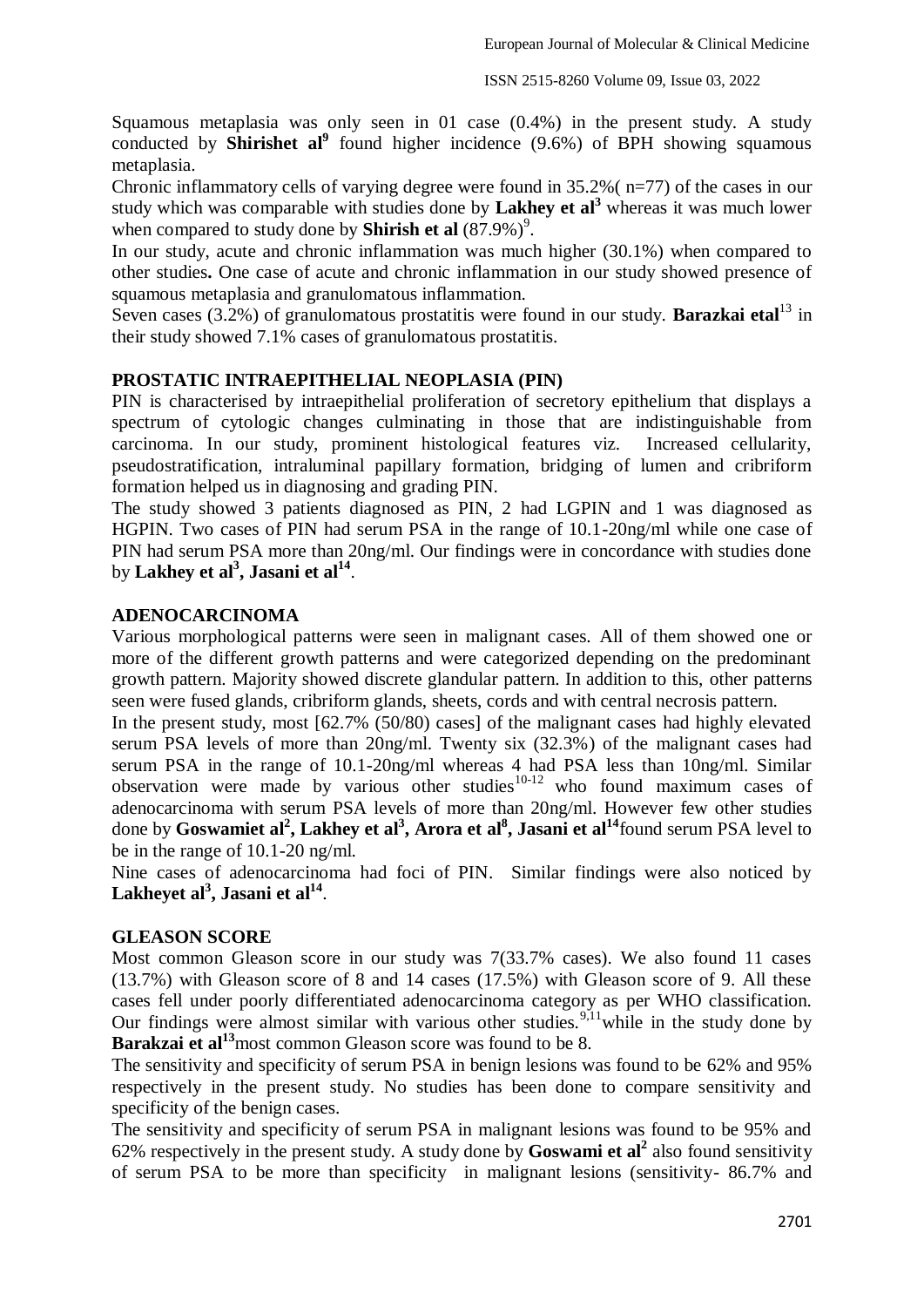specificity -37%).Whereas **lakhey M et al<sup>3</sup>**found specificity to be more than sensitivity in malignant lesions (sensitivity- 78% and specificity- 90%).

## **CONCLUSION**

Out of 302 prostatic specimens studied, benign lesions were common, accounting for 72.5% and malignant lesions accounted for 26.5%. Maximum incidence of BPH and adenocarcinoma manifested in the age group of 61-70 years (41.6%) and 71-80 years(41.3%) respectively. The common presenting symptoms wasacute and chronic urinary retention, increased frequency and poor urinary stream. Majority of the patients with BPH had PSA level <4ng/ml (62.5%); whereas in adenocarcinomawas>20ng/ml (62.7%). The study showed that as the PSA levels increases the chances of malignancy increases. Higher PSA levels were also seen in benign lesions associated with inflammation. The sensitivity, specificity and accuracy of PSA in diagnosing malignant prostatic lesions were analyzed and showing sensitivity of 95%, specificity of 62%, PPV of 47.8% and NPV of 97% .When serum PSA levels in malignant cases were compared, serum PSA >4 ng/ml was significantly associated with malignant lesions, p value  $< 0.001$ . It was concluded that PSA cut off value  $>4$ ng/ml is a diagnostic tool for detection of adenocarcinoma prostate.

### **REFERENCES**

- 1. Catalona WJ, Richie JP, Ahmann FR, Hudson MA, Scardino PT, Flanigan RC, et al. Comparison of digital rectal examination and serum prostate specific antigen in the early detection of prostate cancer: results of multicenter clinical trial of 6630 men. J Urol 1994;151:1283-1290.
- 2. Goswami AP, Rupala G, Goswami NN. Serum PSA level in prostatic lesions with histopathological correlation in Gujarat. NJIRM 2011;2:33-38.
- 3. Lakhey M, Ghimire R, Shrestha R, Bhatta AD. Correlation of serum free prostate specific antigen level with histological findings in patients with prostatic disease. Kathmandu Univ Med J 2010;8:158-163.
- 4. Malati T, Kumari GR, Murthy PV, Reddy ChR, Prakash BS. Prostate specific antigen in patients of benign prostate hypertrophy and carcinoma prostate. Indian J ClinBiochem 2006;21:34-40.
- 5. Angie MA. Accurate use of PSA in determining risk of prostate cancer. J Nurse Pract 2010;6:177-184.
- 6. Gleason DF. Histological grading and clinical staging of prostatic carcinoma. In: Tannenbaum M, editor. Urologic Pathology: The prostate. Philadelphia, PA: Lea & Feibiger;1977.p.171-198.
- *7.* Epstein JI, Allsbrook WC, Amin MB, Egevad LL and ISUP grading committee.The 2005 International Society of Urological Pathology (ISUP) consensus conference on Gleason grading of prostatic carcinoma. Am J SurgPathol 2005;29:1228-1242.
- 8. Arora K, Sapre J, Agnihotri AS, Joshi JR, Trivedi NJ**.** Utility of prostate specific antigen in different prostatic lesion. Arch Pathol Lab Med 2011;3:18-23.
- 9. Shirish C, Jadhav PS, Anwekar SC, Kumar H, Buch AC, Chaudhari US. Clinicopathological study of benign and malignant lesions of prostate. IJPBS 2013;3:162-178.
- 10. Akhter R, Reshi R, Dar ZA, Dar PA. Histopathological study of prostatic lesions on needle biopsies with serum prostate specific antigen. Int J Med Sci 2014;6:87-91.
- 11. Anushree CN, Venkatesh K. Morphological spectrum of prostatic lesions-Aclinicopathological study. MedicaInnovatica 2012;1:49-54.
- 12. Murthy DP, Ray U, Morewaya J, Sengupta SK. A study of the correlation of prostatic pathology and serum prostate-specific antigen (PSA) levels: a perspective from Papua New Guinea. PNG Med J 1998;41:59-64.